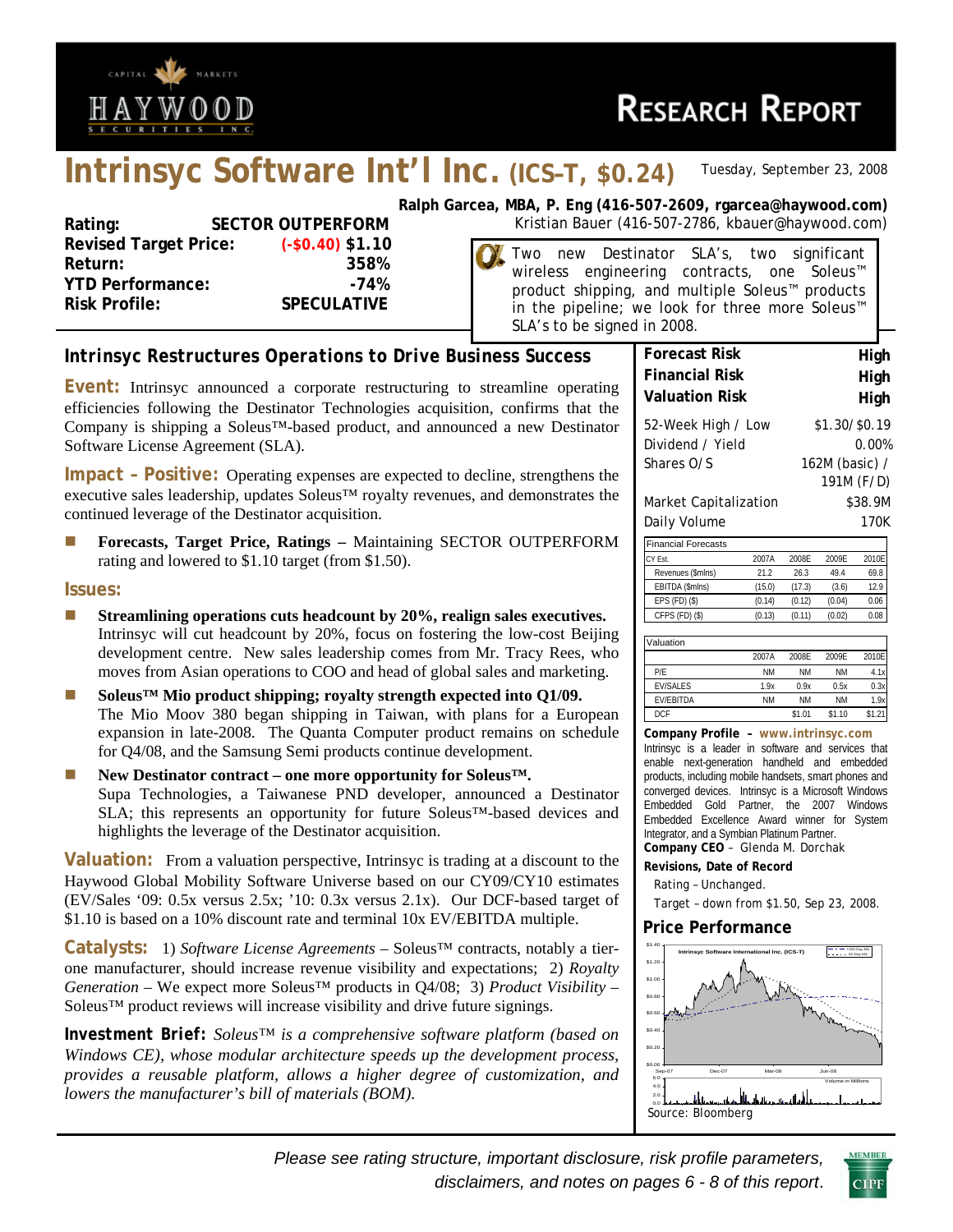

**Intrinsyc Software International Inc. Ticker ICS-T Price Rating: Sector Outperform Shares O/S (M) Market Cap. (\$M): 191.0 Target: \$1.10**

**Alpha: Product delivery in Taiwan, China and EMEA will provide positive synergy and momentum to future licensing deals.** 

**Company Description** - Intrinsyc is a leader in software and services that enable next-generation handheld and embedded products, including mobile handsets, smart<br>phones and converged devices.

**Investment Brief** - The company's mobile software products, engineering services, and years of expertise help OEMs, service providers, and silicon providers deliver<br>compelling wireless products with faster time-to-market

**Catalysts** - Continued design wins, two have been announced so far, should drive royalty revs.

**Risks** - Handset mftrs and OEMs decide not to go with Windows CE platform; slow shipments delay royalty stream.

**Recent Financings:**<br>Equity Offering Feb 2008 - 28.6M @ \$1.05<br>Past Equity Offering May 2007 - 33.3M @ \$0.60

**Management:** Glenda Dorchak, Chairman & CEO; George Reznik, CFO; Randy Kath, CTO

| <b>Financial Forecasts</b>      |        |        | Annual                   |       |       |                                                                                | Quarterly                  |         |        |          | <b>Kev Statistics</b>                       |                   |                   |  |  |  |  |  |
|---------------------------------|--------|--------|--------------------------|-------|-------|--------------------------------------------------------------------------------|----------------------------|---------|--------|----------|---------------------------------------------|-------------------|-------------------|--|--|--|--|--|
| FY-end Dec-31                   | 2007A  | 2008E  | 2009E                    | 2010E | 2011E | Q1/2008A                                                                       | Q2/2008A Q3/2008E Q4/2008E |         |        | Q1/2009E | \$0.24<br>Price / Target / Return           | \$1.10            | 358.3%            |  |  |  |  |  |
| Revenues (Smins)                | 18.2   | 26.3   | 49.4                     | 69.8  | 85.7  | 5.6                                                                            | 5.6                        | 7.8     | 7.3    | 9.3      | 52wk Hi / Lo                                | \$1.30            | \$0.19            |  |  |  |  |  |
| Rev. Growth %                   |        | 44%    | 88%                      | 41%   | 23%   |                                                                                | 0%                         | 40%     | $-6%$  | 27%      | Shares O/S (mlns)                           |                   |                   |  |  |  |  |  |
| Consensus Revenue Est. (\$mins) | 19.8   | 32.6   | 55.1                     | 72.3  | 91.5  | 4.9                                                                            | 5.4                        | 8.4     | 8.9    | 10.1     | Basic / F.D.                                | 161.9             | 191.0             |  |  |  |  |  |
| 3 months ago.                   | 20     | 24     | 45                       | 56    | 74    |                                                                                |                            |         |        |          | Float                                       |                   | 150.2             |  |  |  |  |  |
| EBITDA (\$mins)                 | (16.6) | (17.3) | (3.6)                    | 12.9  | 18.6  | (3.7)                                                                          | (3.9)                      | (5.4)   | (4.4)  | (2.8)    | Cash Burn (mths) / Dividend Yield           | 1.3               | 0.0%              |  |  |  |  |  |
| EBITDA Growth %                 |        | $-4%$  | 79%                      | 456%  | 44%   |                                                                                | $-5%$                      | $-39%$  | 18%    | 37%      | Short Interest / as % of Float              | 0.0               | 0.0%              |  |  |  |  |  |
| Consensus EBITDA Est. (\$mins)  | (14.2) | (16.7) | (7.3)                    | 12.1  | 19.8  | (3.6)                                                                          | (4.4)                      | (5.9)   | (5.3)  | (3.8)    | Daily Volume (3-Mth. Avg. mlns)             |                   | 0.17              |  |  |  |  |  |
| 3 months ago.                   | (14.2) | (14.4) | (3.9)                    | 6.0   | 15.1  | (3.6)                                                                          | (4.4)                      | (5.9)   | (5.3)  | (3.8)    | Market Cap. / Enterprise Value (mlns)       | 38.9              | 17.4              |  |  |  |  |  |
| <b>EPS (FD) (\$)</b>            | (0.16) | (0.12) | (0.04)                   | 0.06  | 0.09  | (0.03)                                                                         | (0.03)                     | (0.04)  | (0.03) | (0.02)   | Cash / Debt (mins)                          | 21.5              | 0.0               |  |  |  |  |  |
| EPS Growth %                    |        | 24%    | 68%                      | 253%  | 56%   |                                                                                | 4%                         | $-32%$  | 16%    | 31%      | Cash / Shr & Net Cash / Shr                 | \$0.13            | \$0.13            |  |  |  |  |  |
| Consensus EPS Est. (\$)         | (0.17) | (0.13) | (0.06)                   | 0.01  | 0.10  | (0.03)                                                                         | (0.03)                     | (0.04)  | (0.04) | (0.03)   | Tang, Book Value / Share                    |                   | \$0.23            |  |  |  |  |  |
| 3 months ago.                   | (0.17) | (0.10) | (0.04)                   | 0.04  |       | (0.03)                                                                         | (0.03)                     | (0.03)  | (0.02) | (0.02)   | Company CEO / Website                       | Glenda M. Dorchak | www.intrinsvc.com |  |  |  |  |  |
| CFPS (FD) (\$)                  | (0.15) | (0.11) | (0.02)                   | 0.08  | 0.12  | (0.04)                                                                         | (0.01)                     | (0.03)  | (0.03) | (0.02)   | <b>Top Holders:</b>                         |                   |                   |  |  |  |  |  |
| CFPS Growth %                   |        | $-30%$ | 79%                      | 475%  | 46%   |                                                                                | 60%                        | $-132%$ | 20%    | 36%      | 1) Camlin Asset Management Limited          |                   | 4.5%              |  |  |  |  |  |
| <b>Consensus CFPS Est. (\$)</b> | ۰      | (0.08) | 0.01                     | 0.07  | 0.13  | (0.02)                                                                         | (0.01)                     | (0.01)  | (0.02) | (0.02)   | 2) IG Investment Management, Ltd.           |                   | 2.6%              |  |  |  |  |  |
| 3 months ago.                   |        | (0.08) | $\overline{\phantom{a}}$ | 0.07  |       | (0.02)                                                                         | (0.01)                     | (0.02)  |        |          | 3) Gruber & McBaine Capital Management, LLC |                   | 1.1%              |  |  |  |  |  |
|                                 |        |        |                          |       |       | *All consensus numbers are from Capital IQ, covered companies are denoted by * |                            |         |        |          | Ownership:                                  |                   |                   |  |  |  |  |  |

| <b>Valuation Metrics</b>              | 2006               | 2007          | 2008      | 2009      |                 |           |               | Analyst Ratings: Capital IQ |           |           |           | <b>Potential Upside</b> |          |                                        |  |
|---------------------------------------|--------------------|---------------|-----------|-----------|-----------------|-----------|---------------|-----------------------------|-----------|-----------|-----------|-------------------------|----------|----------------------------------------|--|
| <b>EV/EBITDA - Current</b>            | <b>NM</b>          | <b>NM</b>     | <b>NM</b> | <b>NM</b> |                 |           |               | <b>Average Target</b>       |           | \$1.00    |           | 317%                    |          | <b>Historical Valuation Parameters</b> |  |
| Est. EV/EBITDA - Target               |                    |               | <b>NM</b> | 14.6x     |                 |           |               | <b>Median Target</b>        |           | \$0.95    |           | 296%                    |          |                                        |  |
| <b>EV/SALES - Current</b>             | 1.9x               | <b>NM</b>     | 0.9x      | 0.5x      |                 |           |               | <b>Sector Outperform</b>    |           |           |           |                         |          | <b>FWD EV/SALES - NTM</b>              |  |
| Est. EV/SALES - Target                |                    |               | 7.2x      | 3.8x      |                 |           |               | <b>Sector Perform</b>       |           |           |           |                         | 80x      |                                        |  |
| Current, 1-Year, 2-Year               |                    |               |           |           |                 |           |               | <b>Sector Underperform</b>  |           |           |           |                         |          |                                        |  |
| <b>DCF Target</b>                     |                    | \$1.01        | \$1.10    | \$1.21    |                 |           | # of Analysts |                             |           |           |           |                         | $6.0x -$ |                                        |  |
|                                       |                    |               |           |           |                 |           |               |                             |           |           |           |                         |          |                                        |  |
| <b>Comparables</b>                    | <b>Stock Price</b> |               | Pot.      |           | <b>EV/Sales</b> |           |               | <b>EBITDA Margin</b>        |           | P/E       |           | <b>EV/EBITDA</b>        | 5.0x     |                                        |  |
|                                       | Today              | <b>Target</b> | Return    | 2008      | 2009            | 2010      | 2008          | 2009                        | 2008      | 2009      | 2008      | 2009                    | 40x      |                                        |  |
| *Intrinsyc Software International Inc | 0.24               | 1.10          | 358%      | 0.9x      | 0.5x            | 0.3x      | $-66%$        | $-7%$                       | <b>NM</b> | <b>NM</b> | <b>NM</b> | <b>NM</b>               | 3.0x     |                                        |  |
| <b>Esmertec AG</b>                    | 9.39               | 10.00         | 6%        | 4.2x      | 3.2x            | 2.8x      | 9%            | 13%                         | <b>NM</b> | <b>NM</b> | <b>NM</b> | 24.4x                   |          |                                        |  |
| Access Company, Ltd.                  | 209,100            | 266,333       | 27%       | 2.0x      | 1.8x            | 1.4x      | 6%            | 10%                         | <b>NM</b> | 43.8x     | <b>NM</b> | 18.2x                   | 2.0x     |                                        |  |
| <b>Opera Software ASA</b>             | 17.30              | 25.13         | 45%       | 3.4x      | 2.5x            | 1.9x      | 14%           | 19%                         | 39.6x     | 22.6x     | 24.6x     | 13.4x                   | 1.0x     |                                        |  |
| <b>BSQUARE Corp.</b>                  | 3.50               | <b>NM</b>     | <b>NM</b> | <b>NM</b> | <b>NM</b>       | <b>NM</b> | <b>NM</b>     | <b>NM</b>                   | <b>NM</b> | <b>NM</b> | <b>NM</b> | <b>NM</b>               | 0.0x     |                                        |  |
| Smith Micro Software Inc.             | 7.87               | 10.83         | 38%       | 2.2x      | 1.8x            | 1.6x      | 16%           | 21%                         | 13.9x     | 10.1x     | 13.7x     | 8.8x                    |          |                                        |  |
| Infraware Inc.                        | 13,450             | 25,000        | 86%       | 3.7x      | 2.8x            | 2.3x      | 30%           | 39%                         | 16.4x     | 9.3x      | 12.2x     | 7.3x                    |          |                                        |  |
|                                       |                    |               |           |           |                 |           |               |                             |           |           |           |                         |          |                                        |  |

**Acrodea Inc.** 230,100 491,000 113% 3.8x 2.8x 2.5x 28% 36% 39.2x 22.3x 13.2x 7.6x **Average 3.2x 2.5x 2.1x 17% 23% 27.3x 21.6x 15.9x 13.3x** \*All consensus numbers are from Capital IQ, covered companies are denoted by \*

| <b>Historical Valuation Parameters</b> |                          | <b>EV/EBITDA</b> | P/CF      |           | <b>EBITDA Growth</b> |           |           | <b>EPS Growth</b> | <b>Sales Growth</b> |           | <b>Returns %</b>                                                             |            |
|----------------------------------------|--------------------------|------------------|-----------|-----------|----------------------|-----------|-----------|-------------------|---------------------|-----------|------------------------------------------------------------------------------|------------|
| 3-Yr Ava.                              | <b>NTM</b><br><b>TTM</b> |                  | 2008      | 2009      | 2008                 | 2009      | 2008      | 2009              | 2008                | 2009      | Last 3mtl                                                                    | <b>YTD</b> |
| *Intrinsvc Software International Inc  | <b>NM</b>                | <b>NM</b>        | <b>NM</b> | <b>NM</b> | 4%                   | $-79%$    | 24%       | 68%               | 44%                 | 88%       | $-56%$                                                                       | $-74%$     |
| <b>Esmertec AG</b>                     | 1.9x                     | <b>NM</b>        | <b>NM</b> | 27.6x     | 189%                 | 100%      | 89%       | 119%              | 26%                 | 30%       | $-8%$                                                                        | $-15%$     |
| Access Company, Ltd.                   | <b>NM</b>                | 21.1x            | 36.4x     | 29.5x     | $-32%$               | 71%       | 103%      | <b>NM</b>         | 4%                  | 13%       | $-18%$                                                                       | $-59%$     |
| <b>Opera Software ASA</b>              | <b>NM</b>                | <b>NM</b>        | 34.2x     | 20.3x     | <b>NM</b>            | 83%       | <b>NM</b> | 75%               | 47%                 | 37%       | $-22%$                                                                       | 34%        |
| <b>BSQUARE Corp.</b>                   | <b>NM</b>                | 2.6x             | <b>NM</b> | <b>NM</b> | <b>NM</b>            | <b>NM</b> | <b>NM</b> | <b>NM</b>         | <b>NM</b>           | <b>NM</b> | $-27%$                                                                       | $-48%$     |
| Smith Micro Software Inc.              | 14.4x                    | <b>NM</b>        | <b>NM</b> | <b>NM</b> | 115%                 | 56%       | <b>NM</b> | 38%               | 37%                 | 19%       | 25%                                                                          | $-7%$      |
| Infraware Inc.                         | 14.6x                    | <b>NM</b>        | 13.4x     | 8.2x      | 42%                  | 67%       | 51%       | 76%               | 36%                 | 30%       | $-23%$                                                                       | $-16%$     |
| Acrodea Inc.                           | 22.7x                    | 23.8x            | 19.0x     | 10.2x     | <b>NM</b>            | 75%       | <b>NM</b> | 76%               | <b>NM</b>           | 37%       | $-28%$                                                                       | $-33%$     |
| Average                                | 13.4x                    | 15.8x            | 25.7x     | 19.2x     | 78%                  | 75%       | 81%       | 77%               | 30%                 | 28%       | $-15%$                                                                       | $-20%$     |
|                                        |                          |                  |           |           |                      |           |           |                   |                     |           | *All consensus numbers are from Capital IO, covered companies are denoted by |            |

\*All consensus numbers are from Capital IQ, covered companies are denoted by \*

| <b>Intrinsyc Software</b>                        |                |              |             |             |             |  |  |  |  |  |  |  |  |
|--------------------------------------------------|----------------|--------------|-------------|-------------|-------------|--|--|--|--|--|--|--|--|
| Discounted Cash Flow Analysis (FY-End Dec, US\$) | 2007           | 2008         | 2009        | 2010        | 2011        |  |  |  |  |  |  |  |  |
| Modeled Units Shipped                            | 125,000        | 312,500      | 4,781,250   | 9,375,000   | 12,687,500  |  |  |  |  |  |  |  |  |
| Revenue (\$)                                     | 19,705,794     | 26,286,718   | 49,435,000  | 69,812,094  | 85,699,553  |  |  |  |  |  |  |  |  |
| Revenue growth                                   | 2%             | 38%          | 88%         | 41%         | 23%         |  |  |  |  |  |  |  |  |
| EBITDA (\$)                                      | (13, 434, 798) | (77,296,226) | (3,628,451) | 12,926,226  | 18,574,714  |  |  |  |  |  |  |  |  |
| <b>EBITDA Margin</b>                             | $-70%$         | $-66%$       | $-7%$       | 19%         | 22%         |  |  |  |  |  |  |  |  |
| Amortization (\$)                                | 797,385        | 909,415      | 1359,610    | 1430,265    | 1501432     |  |  |  |  |  |  |  |  |
| EBIT(\$)                                         | (14,232,183)   | (18,205,641) | (4,988,062) | 11495,961   | 17,073,282  |  |  |  |  |  |  |  |  |
| NOPAT [EBIT * (1- effective tax rate) ]          | (14,512,370)   | (18,341,551) | (4,988,062) | 11495,961   | 17,073,282  |  |  |  |  |  |  |  |  |
| Plus Amortization (\$)                           | 797,385        | 909,415      | 1359,610    | 1430,265    | 1501432     |  |  |  |  |  |  |  |  |
| Less Capital Expenditures (\$)                   | (562.912)      | (861999)     | (790, 960)  | (837,745)   | (1028, 395) |  |  |  |  |  |  |  |  |
| Capital Intensity                                | O              | O            | $\Omega$    |             | $\circ$     |  |  |  |  |  |  |  |  |
| Net Working Capital Changes                      | 303,368        | 3,331784     | 3,609,342   | (1904, 879) | 160,715     |  |  |  |  |  |  |  |  |
| <b>Terminal Value</b>                            |                | 215,084,322  | 215,084,322 | 215,084,322 |             |  |  |  |  |  |  |  |  |
| Equity Value                                     |                | 182,328,060  | 209,404,566 | 230,401642  |             |  |  |  |  |  |  |  |  |
| DOE Mahin                                        |                | 404          | 4.40        | 4.34        |             |  |  |  |  |  |  |  |  |

Source: Haywood Securities Inc., Company Reports, Target, Return and Forecasts are Consensus Based Using Capital IQ. Kristian Bauer (416-507-2786, kbauer@haywood.com) DCF Value 1 1.01 1 .10 .21

Source: Haywood Securities, Capital IQ, Covered companies denoted by \*



| <b>Key Statistics</b>                       |        |                   |                   |
|---------------------------------------------|--------|-------------------|-------------------|
| Price / Target / Return                     | \$0.24 | \$1.10            | 358.3%            |
| 52wk Hi / Lo                                |        | \$1.30            | \$0.19            |
| Shares O/S (mins)                           |        |                   |                   |
| Basic / F.D.                                |        | 161.9             | 191.0             |
| Float                                       |        |                   | 150.2             |
| Cash Burn (mths) / Dividend Yield           |        | 1.3               | 0.0%              |
| Short Interest / as % of Float              |        | 0.0               | 0.0%              |
| Daily Volume (3-Mth. Avg. mlns)             |        |                   | 0.17              |
| Market Cap. / Enterprise Value (mlns)       |        | 38.9              | 17.4              |
| Cash / Debt (mlns)                          |        | 21.5              | 0.0               |
| Cash / Shr & Net Cash / Shr                 |        | \$0.13            | \$0.13            |
| Tang, Book Value / Share                    |        |                   | \$0.23            |
| Company CEO / Website                       |        | Glenda M. Dorchak | www.intrinsyc.com |
| <b>Top Holders:</b>                         |        |                   |                   |
| 1) Camlin Asset Management Limited          |        |                   | 4.5%              |
| 2) IG Investment Management, Ltd.           |        |                   | 2.6%              |
| 3) Gruber & McBaine Capital Management, LLC | 1.1%   |                   |                   |
| Ownership:                                  |        |                   |                   |
| Management Control (Proxy)                  |        | 1.7 M             | 1.0%              |







**Ralph Garcea, MBA, P.ENG (416-507-2609, rgarcea@haywood.com)**



**\$0.24 \$39**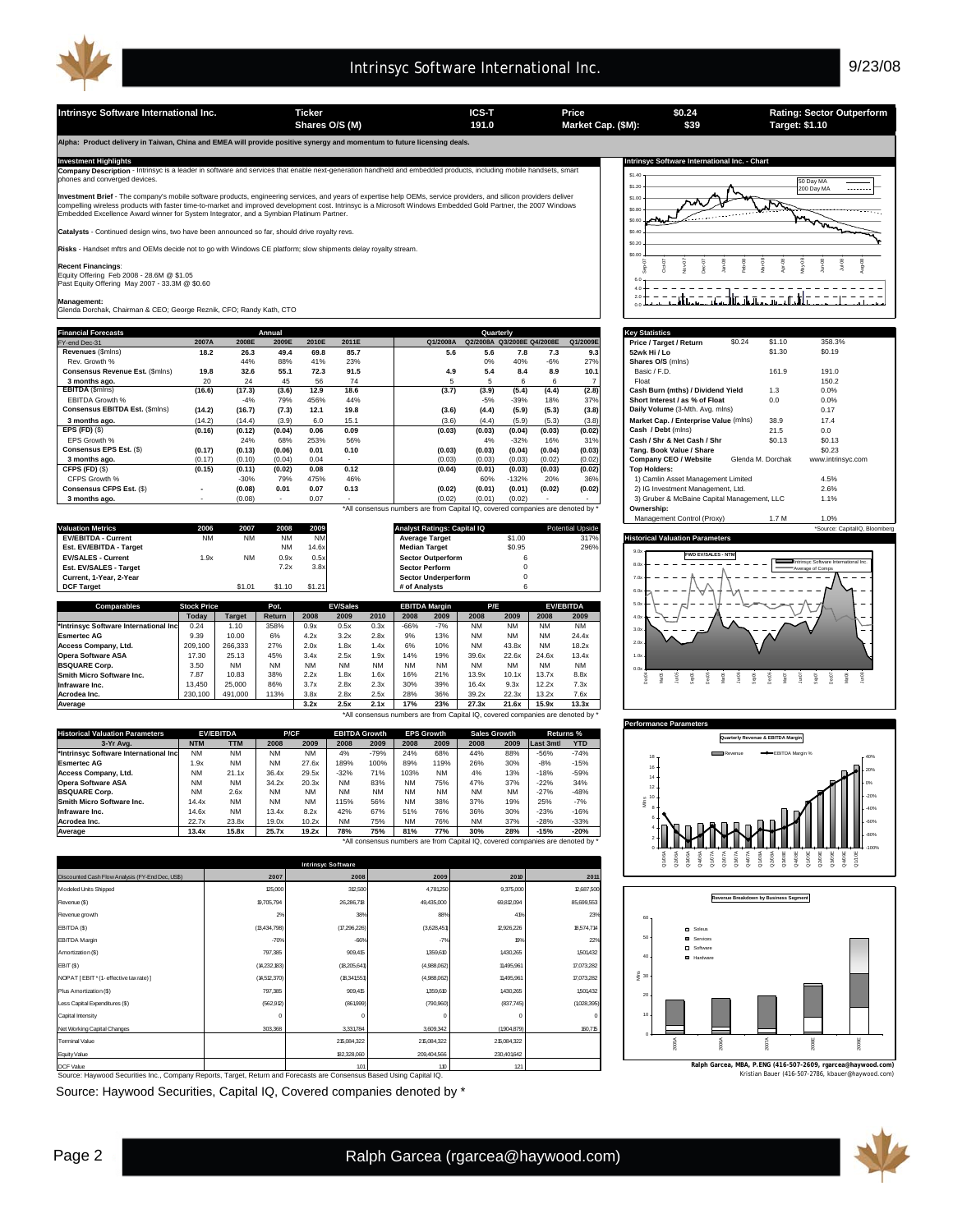

# **Investment Thesis**

Intrinsyc Software operates primarily as two businesses: the wireless systems engineering group, and the mobility software business that has been responsible for the development of Soleus, a consumer software product for wireless and handheld devices since 2004.

Soleus is a comprehensive software platform (based on Windows CE) and includes a high-level operating system (HLOS), an application suite, a pre-certified telephony stack, and sophisticated user interface-generation tools. Soleus' modular architecture speeds up the development process, provides a reusable platform, allows a higher degree of customization, and lowers the manufacturer's bill of materials. Within the mobile phone market, feature phones (Intrinsyc's target segment) have evolved as the biggest segment, and in 2006, contributed approximately 60% of the global sales (587 million units). We expect feature phones to continue to be 60% to 65% of global shipments going forward.

### **Intrinsyc Restructures Operations to Drive Business Success**

On September 22, 2008 Intrinsyc Software announced a comprehensive restructuring plan, updates on their software and engineering business divisions and the corresponding financial impacts that these material announcements are expected to yield. We believe that today's announcement demonstrates the Company's drive to business success and highlights the leverage of the Destinator acquisition.

From an operational standpoint, Intrinsyc Software plans to cut  $\sim$  20% of its headcount, bringing the total number of employees down to  $\sim$ 300 worldwide. The new and slimmer Intrinsyc will reduce SG&A by more than the proportional cut; this will be achieved by retaining the low-cost Beijing development centre while reducing higher-cost staff. In addition to the headcount reduction, the Company continues to organize its sales force into specialized teams that can execute and deliver contracts in a more timely fashion.

The main executive change will see Mr. Tracy Rees move to COO and head of global sales, marketing, business development, and engineering services. Mr. Rees managed Intrinsyc's operations and sales in Asia, and comes from a strong wireless background as EVP from BSQUARE and CEO from Annasoft Systems.

The Destinator Technologies business acquisition continues to demonstrate its strength through realized deliveries. On the back of one Destinator SLA, Intrinsyc announces another SLA with Supa Technologies, a leading Taiwanese original device manufacturer (ODM). In addition, the Motorola A1600 MING, which uses Destinator GPS technology and launched in July 2008, has been named one of China's best-selling smartphones in its price class. We expect that the world-class Destinator GPS technology will continue to drive SLA's for Intrinsyc and will complement the upcoming Soleus Transit™ operating system.

We continue to expect Intrinsyc to secure three more SLA's by year-end. We believe the SLA's were delayed for multiple reasons, largely due to the customers' cautious nature in these turbulent economic times.

The Company confirmed that the Mio Moov 380 began shipping in Taiwan and that Mio plans on releasing the product in Europe by year-end. The Quanta Computer product remains onschedule for Q4/08 and the Samsung Semi development engineers continue to work with Intrinsyc's engineering team to complete and deliver multiple products in a timely manner.

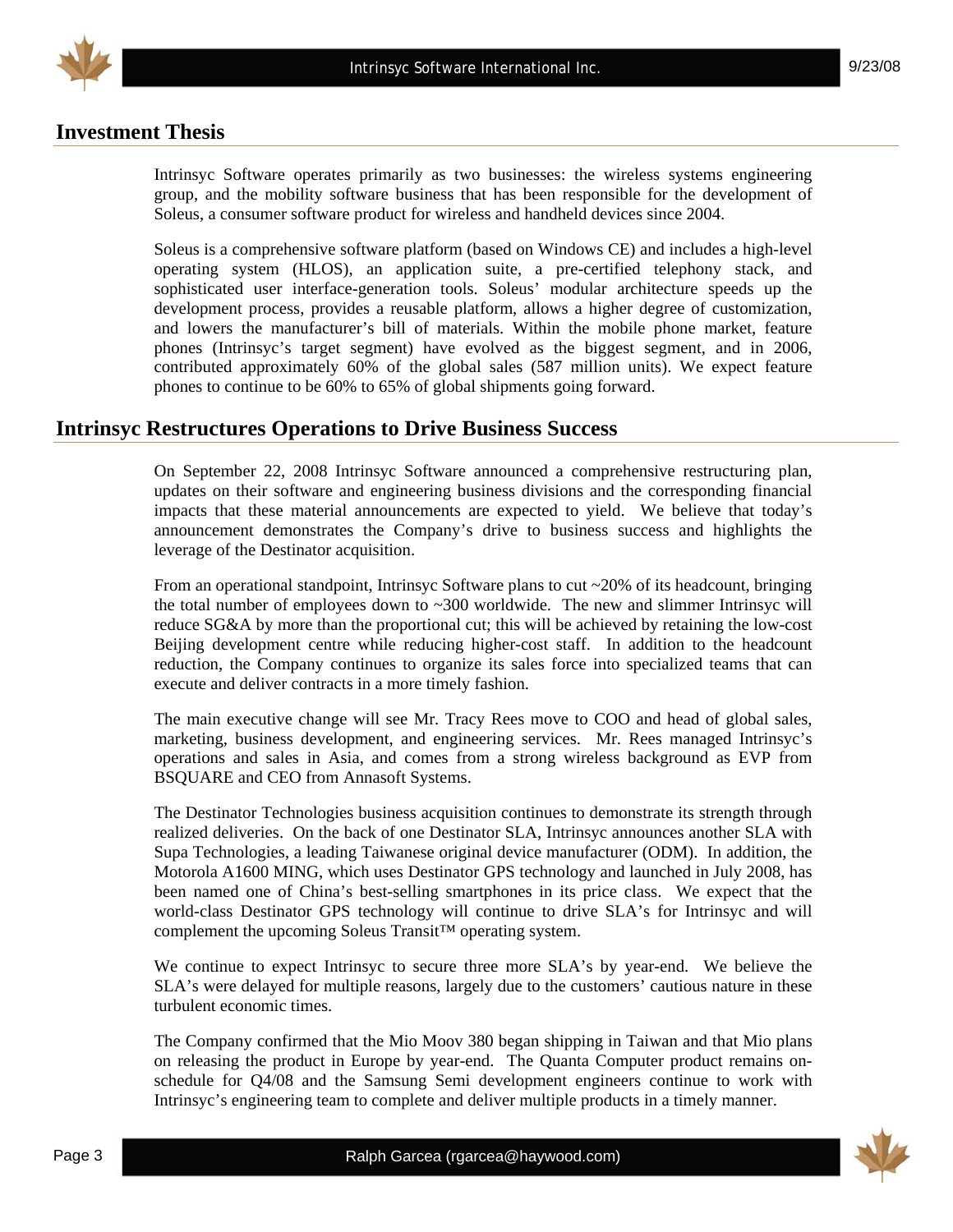

Intrinsyc remains committed to releasing its Destinator/Soleus™ integrated operating system (OS) by year-end, the Soleus Transit™. In addition to this product release, the Company plans to release the Soleus 2.0 for Q1/09; its next-generation fully-featured OS. We remain confident that the Company will deliver on these timelines and that the products will strengthen Intrinsyc's marketability in 2009.

#### **Soleus™ and Destinator Powered Handheld Devices**



Source: Company Data

The Wireless engineering division remains robust and in demand. Under the leadership of Mr. Rees, this division is expected to account for a majority of CY2008 revenues. The robust Symbian demand, recently strengthened by Nokia's move to make Symbian open source, and the appointment of Intrinsyc as a Symbian Competence Center, indicate to us that this division will grow inline with the market. Intrinsyc signed two new customers for wireless engineeringbased projects, one Symbian-based and one Windows Mobile®.

Financially, the announced results are positive. The accelerated restructuring is expected to impact the bottom line by under US\$1M, down from the estimated US\$1.5-2.0M. This excludes severance packages, but all quantities are one-time charges. The ongoing cost reductions are expected to save Intrinsyc  $\sim$  22% annualized. The Company reiterates its guidance of US\$26-29M, we estimate US\$26.3M. We adjust our model to reflect the volatile market and associated risks with small-cap stocks. We increase our risk-adjusted discount rate to 10% and adjust our terminal EV/EBITDA multiple to 10x.

We continue to remain bullish on Intrinsyc Software. The Company has a top-notch product line within a global market that continues to demonstrate a robust growth profile. We remain confident that the Company can deliver Soleus/Destinator-based products and gain market share; we maintain our SECTOR OUTPERFORM rating, with a new \$1.10 target price (from \$1.50).

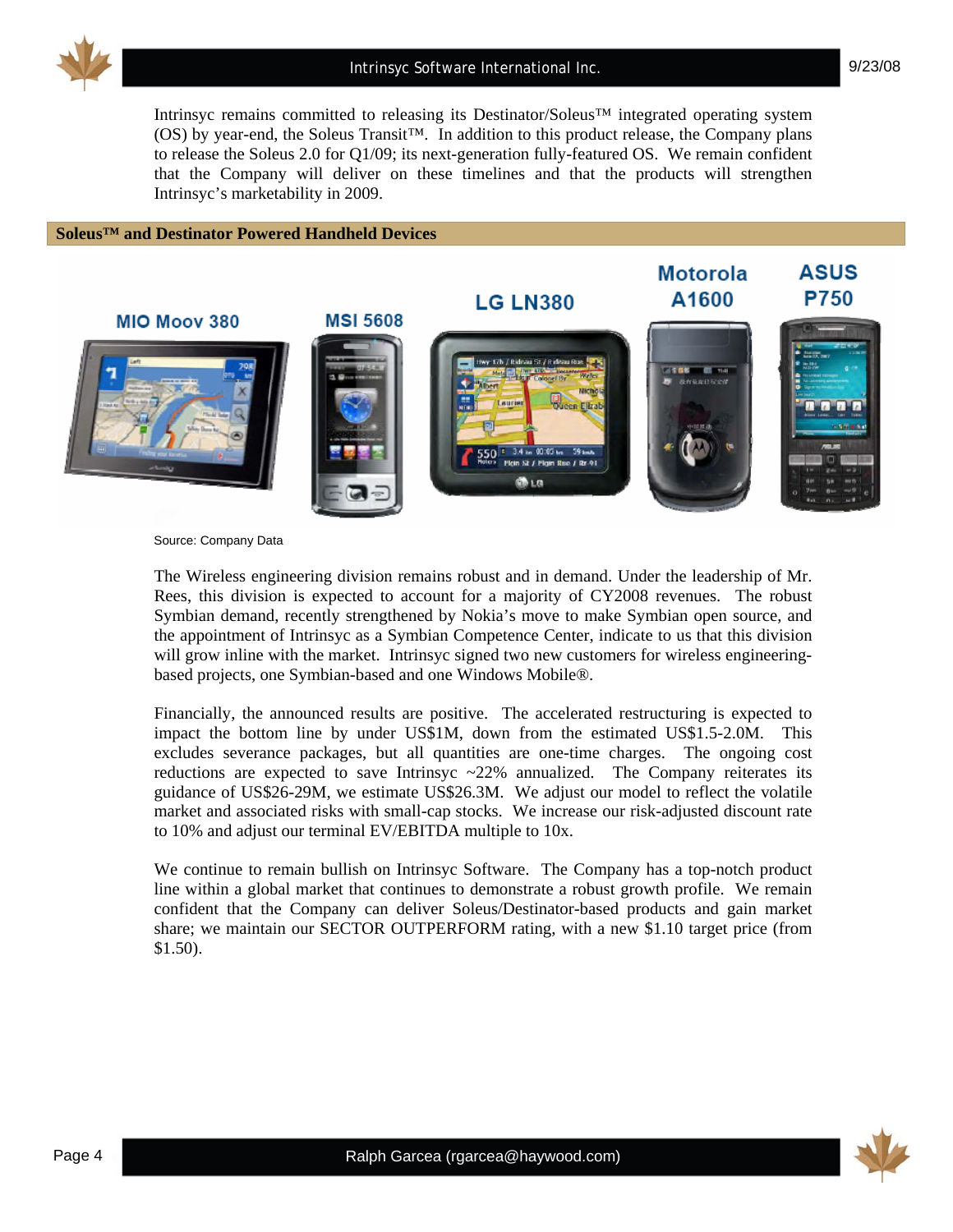

9/23/08

# **Valuation**

From a valuation perspective, Intrinsyc is trading at a discount to the Haywood Global Mobility Software Universe based on our CY2009/CY2010 estimates (EV/Sales '09: 0.5x versus 2.5x; '10: 0.3x versus 2.1x). Our DCF-based target of \$1.10 is based on a 10% discount rate and terminal 10x EV/EBITDA multiple.

#### **Haywood Small Cap Comparables**

| <b>CANADA TECHNOLOGY</b>                  |                |            | Trdg            | <b>Local Price</b> |               | Pot. | % of 52 week |      | Mkt. Cap. |        |        | Market Indicators (Return %) |        |            | Revenue   | (USD)     | 180-day % cho                                   |            | P/E        |            | <b>EV/Sales</b> |            | <b>EV/EBITDA</b> |            |           | REV/Headcount |           | Cash per |
|-------------------------------------------|----------------|------------|-----------------|--------------------|---------------|------|--------------|------|-----------|--------|--------|------------------------------|--------|------------|-----------|-----------|-------------------------------------------------|------------|------------|------------|-----------------|------------|------------------|------------|-----------|---------------|-----------|----------|
| <b>Small Cap - Software/Services</b>      | <b>Ticker</b>  |            |                 | Curr 22-Sep        | Target Return |      | Low          | High | (USSumm)  | 1-dav  | 7-dav  | 30-dav                       | 90-dav | <b>YTD</b> | CY08E     | CY09E     | CY08E CY09E CY08E CY09E CY08E CY09E CY08E CY09E |            |            |            |                 |            |                  |            | нc        | CY08E CY09E   |           | Share    |
|                                           |                |            |                 |                    |               |      |              |      |           |        |        |                              |        |            |           |           |                                                 |            |            |            |                 |            |                  |            |           |               |           |          |
| Constellation Software Inc.               | <b>TSX:CSU</b> | INRI.      | CAD             | 27.49              | 33.35         | 21%  | 122%         | 93%  | 562       | 0%     | $-2%$  | $-6%$                        | $-3%$  | 9%         | 313       | 363       | 10%                                             | 10%        | 12.0       | 10.7       | 1.8             | 1.6        | 10.6             | 9.3        | .200      | 0.26          | 0.30      | 0.98     |
| Absolute Software Corporation             | TSX:AB         |            | NR CAD          | 11.00              | 17.66         | 61%  | 112%         | 54%  | 509       | 0%     | $-7%$  | $-17%$                       | 6%     | $-40%$     | 46        | 68        | $-5%$                                           | 0%         | <b>NMF</b> | <b>NMF</b> | 9.9             | 6.7        | <b>NMF</b>       | <b>NMF</b> | 217       | 0.21          | 0.31      | 1.14     |
| SXC Health Solutions, Corp.               | <b>SXCI</b>    | <b>NR</b>  | USD             | 16.15              | 19.32         | 20%  | 164%         | 93%  | 385       | 3%     | 2%     | 8%                           | 9%     | 11%        | 850       | ,233      | <b>NMF</b>                                      | <b>NMF</b> | 23.8       | 18.1       | 0.5             | 0.3        | 11.              | 8.2        | 429       | 1.98          | 2.87      | 2.10     |
| <b>Corel Corporation</b>                  | <b>TSX:CRE</b> | NR.        | CAD             | 11.92              | 13.04         | 9%   | 170%         | 85%  | 295       | 0%     | 0%     | 12%                          | 10%    | 23%        | 271       | 280       | 6%                                              | 5%         | 7.6        | 6.9        | 1.6             | 1.5        | 6.6              | 6.2        | .110      | 0.24          | 0.25      | 1.30     |
| Intermap Technologies Corp.               | <b>TSX:IMP</b> |            | NR CAD          | 3.50               | 9.80          | 180% | 112%         | 31%  | 156       | 0%     | $-9%$  | $-24%$                       | $-41%$ | $-67%$     | 34        | 39        | 5%                                              | $-10%$     | <b>NMF</b> | <b>NMF</b> | 3.5             | 3.0        | <b>NMF</b>       | <b>NMF</b> | 795       | 0.04          | 0.05      | 0.89     |
| Logibec Groupe Informatique Ltee TSX:LGI  |                |            | NR CAD          | 18.00              | 27.78         | 54%  | 105%         | 80%  | 171       | 0%     | $-11%$ |                              | $-10%$ | $-19%$     | 73        | <b>NA</b> | 6%                                              | <b>NMF</b> | 20.2       | <b>NMF</b> | 2.7             | <b>NMF</b> | 7.6              | <b>NMF</b> | 430       | 0.17          | <b>NA</b> | 0.26     |
| Matrikon Inc.                             | <b>TSX:MTK</b> | <b>NR</b>  | CAD             | 4.00               | 5.28          | 32%  | 195%         | 80%  |           | 3%     | 0%     | $-19%$                       | $-13%$ | 67%        | 79        | 97        | 4%                                              | 0%         | 13.4       | <b>NMF</b> | 1.2             |            | 7.3              | <b>NMF</b> | 530       | 0.15          | 0.18      | 0.65     |
| Points International Ltd                  | <b>TSX:PTS</b> | NR.        | CAD             | 0.77               | 2.68          | 248% | 118%         | 18%  | 111       | $-8%$  | $-13%$ | 10%                          | $-31%$ | $-81%$     | 72        | 98        | 4%                                              | 6%         | <b>NMF</b> | <b>NMF</b> | 1.0             | 0.7        | <b>NMF</b>       | 8.5        | 84        | 0.85          | 1.17      | 0.25     |
| MKS Inc.                                  | <b>TSX:MKX</b> |            | NR CAD          | 1.79               | 2.16          | 219  | 174%         | 92%  | 88        | 0%     | 2%     | 5%                           | 14%    | 31%        | 67        | 72        | 11%                                             | 8%         | 13.8       | 16.4       | 1.1             |            | 9.3              | 6.6        | 310       | 0.22          | 0.23      | 0.23     |
| <b>Bridgewater Systems Corporation</b>    | TSX:BWC        |            | NR CAD          | 3.25               | 5.25          | 62%  | 163%         | 59%  | 71        | 2%     | 3%     | 2%                           | $-3%$  | $-39%$     | 46        | 55        | $-7%$                                           | $-6%$      | 16.2       | 11.6       | 0.7             | 0.6        | 9.0              | 4.9        | 204       | 0.22          | 0.27      | 1.67     |
| 20-20 Technologies Inc.                   | <b>TSX:TWT</b> | NR.        | CAD             | 3.50               | 5.38          | 54%  | 100%         | 50%  | 64        | 0%     | 0%     | $-13%$                       | $-27%$ | $-46%$     | 86        | NA        | 6%                                              | <b>NMF</b> | <b>NMF</b> | <b>NMF</b> | 0.7             | <b>NMF</b> | 10.6             | <b>NMF</b> | 618       | 0.14          | <b>NA</b> | 0.8'     |
| <b>DEQ Systems Corporation</b>            | TSXV:DEC       |            | NR CAD          | 0.52               | 2.70          | 419% | 95%          | 29%  | 35        | $-13%$ | $-26%$ | $-41%$                       | $-53%$ | $-63%$     |           | 13        | <b>NMF</b>                                      | <b>NMF</b> | <b>NMF</b> | 13.0       | 6.8             | 2.0        | <b>NMF</b>       | 7.8        | <b>NM</b> | <b>NA</b>     | <b>NA</b> | 0.15     |
| *Intrinsyc Software International TSX:ICS |                |            | <b>SO CAD</b>   | 0.24               | 1.10          | 358% | 130%         | 18%  | 38        | $-8%$  | $-17%$ | -39%                         | $-52%$ | $-74%$     | 31        | 53        | <b>NMF</b>                                      | 12%        | <b>NMF</b> | <b>NMF</b> | 0.2             | 0.1        | <b>NMF</b>       | <b>NMF</b> | 174       | 0.18          | 0.3'      | 0.19     |
| Belzberg Technologies Inc.                | TSX:BLZ        | INR I      | CAD             | 3.50               | <b>NA</b>     |      | 117%         | 55%  | 50        | 0%     | 7%     | 0%                           | $-25%$ | $-35%$     | <b>NA</b> | <b>NA</b> | <b>NMF</b>                                      | <b>NMF</b> | <b>NMF</b> | NMF        | <b>NMF</b>      | <b>NMF</b> | <b>NMF</b>       | <b>NMF</b> | 95        | <b>NA</b>     | <b>NA</b> | 1.47     |
| Redknee Solutions, Inc.                   | AIM:RKN        | <b>NRI</b> | GBF             | 0.37               | 0.73          | 97%  | 119%         | 59%  | 40        | 0%     | 0%     | 0%                           | $-8%$  | $-8%$      | 48        | 57        | <b>NMF</b>                                      | <b>NMF</b> | <b>NMF</b> | <b>NM</b>  | 0.5             | 0.4        | <b>NM</b>        | <b>NM</b>  | 335       | 0.14          | 0.17      | 0.27     |
| *Immersive Media Corp.                    | CDNX:IMC       |            | <b>ISOI CAD</b> | 0.60               | 2.35          | 292% | 109%         | 24%  | 22        | 0%     | $-10%$ | $-22%$                       | $-46%$ | $-62%$     |           |           | <b>NMF</b>                                      | <b>NMF</b> | <b>NMF</b> | 13.3       | 0.2             | 0.3        | <b>NMF</b>       | <b>NMF</b> | <b>NM</b> | <b>NA</b>     | <b>NA</b> | 0.54     |
| Grey Island Systems International         | CDNX:GIS       | NR.        | CAD             | 0.26               | 0.80          | 214% | 119%         | 54%  | 22        | $-6%$  | $-12%$ | 11%                          | $-19%$ | $-23%$     | 22        | 30        | $-7%$                                           | <b>NMF</b> | 10.2       | 6.2        | 0.5             | 0.4        | 3.8              | 1.9        | <b>NM</b> | <b>NA</b>     | NA        | 0.12     |
| Brainhunter Inc.                          | <b>TSX-RH</b>  | <b>NRI</b> | CAD             | 0.26               | <b>NA</b>     | N,   | 100%         | 32%  |           | 0%     | $-13%$ |                              | $-19%$ | $-43%$     | <b>NA</b> | <b>NA</b> | <b>NMF</b>                                      | <b>NMF</b> | <b>NMF</b> | <b>NMF</b> | <b>NMF</b>      | <b>NMF</b> | <b>NMF</b>       | <b>NM</b>  | 250       | <b>NA</b>     | <b>NA</b> | 0.02     |
| Zaio Corp.                                | TSXV:ZAC       | NR.        | CAD             | 0.14               | 0.60          | 329% | 108%         | 4%   |           | 4%     | $-24%$ | $-54%$                       | $-85%$ | $-91%$     | 20        | 18        | <b>NMF</b>                                      | <b>NMF</b> | <b>NMF</b> | <b>NMF</b> | 0.3             | 0.4        | <b>NMF</b>       | <b>NMF</b> | <b>NM</b> | <b>NA</b>     | <b>NA</b> | 0.03     |
| EmerGeo Solutions Worldwide Inc. TSXV:EMO |                |            | NR CAD          | 0.88               | <b>NA</b>     | N    | 152%         | 54%  |           | 0%     | $-9%$  | $-12%$                       | $-36%$ | 16%        | <b>NA</b> | NA        | <b>NMF</b>                                      | <b>NMF</b> | <b>NMF</b> | <b>NMF</b> | <b>NMF</b>      | <b>NMF</b> | <b>NMF</b>       | <b>NMF</b> | <b>NM</b> | <b>NA</b>     | <b>NA</b> | 0.22     |
| iseemedia Inc                             | CDNX:IEE       | NRI        | CAD             | 0.14               | <b>NA</b>     |      | 100%         | 19%  |           | 0%     | $-10%$ | $-22%$                       | $-44%$ | $-72%$     | <b>NA</b> | <b>NA</b> | <b>NMF</b>                                      | <b>NMF</b> | <b>NMF</b> |            | <b>NMF</b>      | <b>NMF</b> | <b>NMF</b>       | <b>NMF</b> | 37        | <b>NA</b>     | <b>NA</b> | 0.12     |
| ZipLocal Inc.                             | TSXV:ZIP       |            | NR CAD          | 0.04               | 0.30          | 650% | 80%          | 12%  |           | $-20%$ |        |                              | $-71%$ | $-78%$     |           |           | $-18%$                                          | $-12%$     | <b>NMF</b> | 2.7        | 0.5             | 0.3        | <b>NMF</b>       |            | <b>NM</b> | <b>NA</b>     | NA        | 0.01     |
|                                           |                |            |                 |                    |               |      |              |      |           |        |        |                              |        |            |           |           |                                                 |            |            |            |                 |            |                  |            |           |               |           |          |
|                                           |                |            |                 |                    |               |      |              |      | Mear      | $-2%$  | $-8%$  | $-14%$                       | $-25%$ | $-31%$     | 88%       | 38%       | 1%                                              | 1%         | 14.7x      | 11.0x      | 1.9x            | 1.3x       | 8.4x             | 6.1x       | 426       | 0.37          | 0.56      | 0.61     |
|                                           |                |            |                 |                    |               |      |              |      | Median    | 0%     | -9%    | $-12%$                       | $-22%$ | $-40%$     | 29%       | 21%       | 5%                                              | 2%         | 13.6x      | 11.6x      | 0.9x            | 0.7x       | 9.0x             | 6.6x       | 323       | 0.21          | 0.27      | 0.26     |

Source: Haywood Estimates, Capital IQ, covered companies denoted by \*

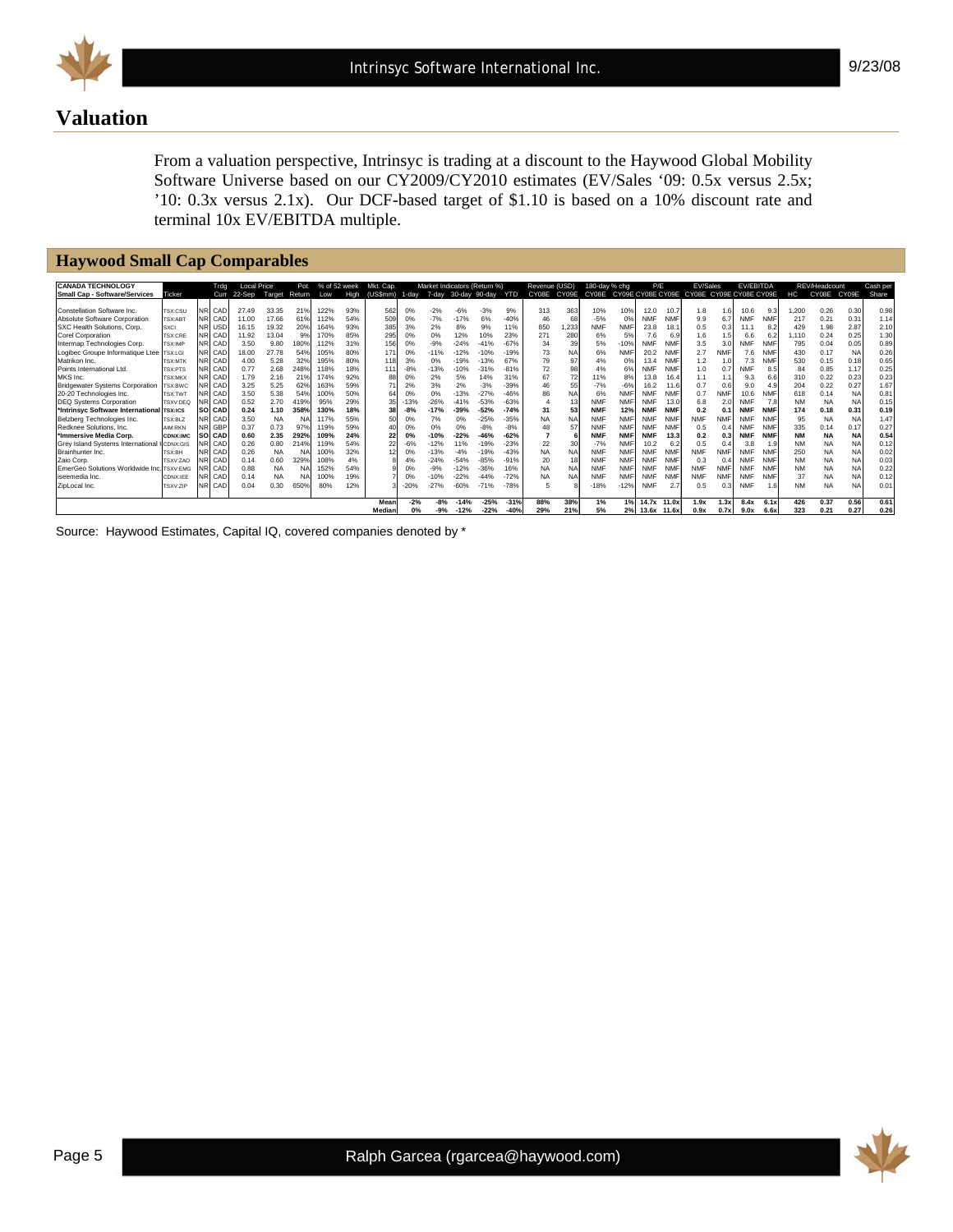



# **Distribution**

This report may only be distributed to non-institutional US clients in the following states: Delaware, Georgia, Louisiana, Maryland, Missouri, New York and Pennsylvania.

# **Analyst Certification**

I, Ralph Garcea, hereby certify that the views expressed in this report (which includes the rating assigned to the issuer's shares as well as the analytical substance and tone of the report) accurately reflect my/our personal views about the subject securities and the issuer. No part of my/our compensation was, is, or will be directly or indirectly related to the specific recommendations.

### **Important Disclosures**

This report is prepared by Haywood Securities Inc. for use by Haywood Securities Inc., Haywood Securities (USA) Inc. and Haywood Securities (UK) Limited and their clients. Haywood Securities Inc. is a Canadian registered broker-dealer and a member of the Investment Industry Regulatory Organization of Canada, the Toronto Stock Exchange, the Toronto Venture Exchange and the Canadian Investor Protection Fund. Haywood Securities (USA) Inc. is a wholly owned subsidiary of Haywood Securities Inc., registered with the U.S. Securities and Exchange Commission, and is a member of FINRA and the Securities Investor Protection Corporation (SIPC).

Haywood Securities, Inc., and Haywood Securities (USA) Inc. do have officers in common however, none of those common officers affect or control the ratings given a specific issuer or which issuer will be the subject of Research coverage. In addition, the firm does maintain and enforce written policies and procedures reasonably designed to prevent influence on the activities of affiliated analysts.

Haywood analysts are salaried employees who may receive a performance bonus that may be derived, in part, from corporate finance income.

#### **Of the companies included in the report the following Important Disclosures apply:**

- The Analyst(s) preparing this report (or a member of the Analysts' households) have a financial interest in Intrinsyc Software (ICS-T).
- As of the end of the month immediately preceding this publication either Haywood Securities, Inc., its officers or directors beneficially owned 1% or more of Intrinsyc Software (ICS-T), Immersive Media Corp. (IMC-V).
- Haywood Securities, Inc. or an Affiliate has managed or co-managed a public offering of securities for Intrinsyc Software (ICS-T) in the last 12 months.

Other material conflict of interest of the research analyst of which the research analyst or member knows or has reason to know at the time of publication or at the time of public appearance:

 $\bullet$   $\mathsf{n}/\mathsf{a}$ 

#### **Rating Structure**

*Each company within analyst's universe, or group of companies covered, is assigned a rating to represent how the analyst feels the stock will perform in comparison with the other companies, in that specific sector, over the upcoming 12 month period.* 

**SECTOR OUTPERFORM** – Haywood's top rating category. The analyst believes that the security will outperform its sector. Furthermore, the shares are forecast to provide attractive returns measured against alternative investments when considering risk profiles. The rating carries a minimum total return threshold of 15% for equities and 12% for trusts. The rating applies to companies that have tangible underlying assets that give a measure of support to the market valuation. The rating category considers both the absolute and relative values in assigning the highest rating on the security.

**SECTOR PERFORM** – The analyst believes that the security will trade with tight correlation to its underlying sector. Furthermore, the target price (together with any anticipated distributions) is at or above the market price, and forecast risk-adjusted returns are attractive relative to alternative investments.

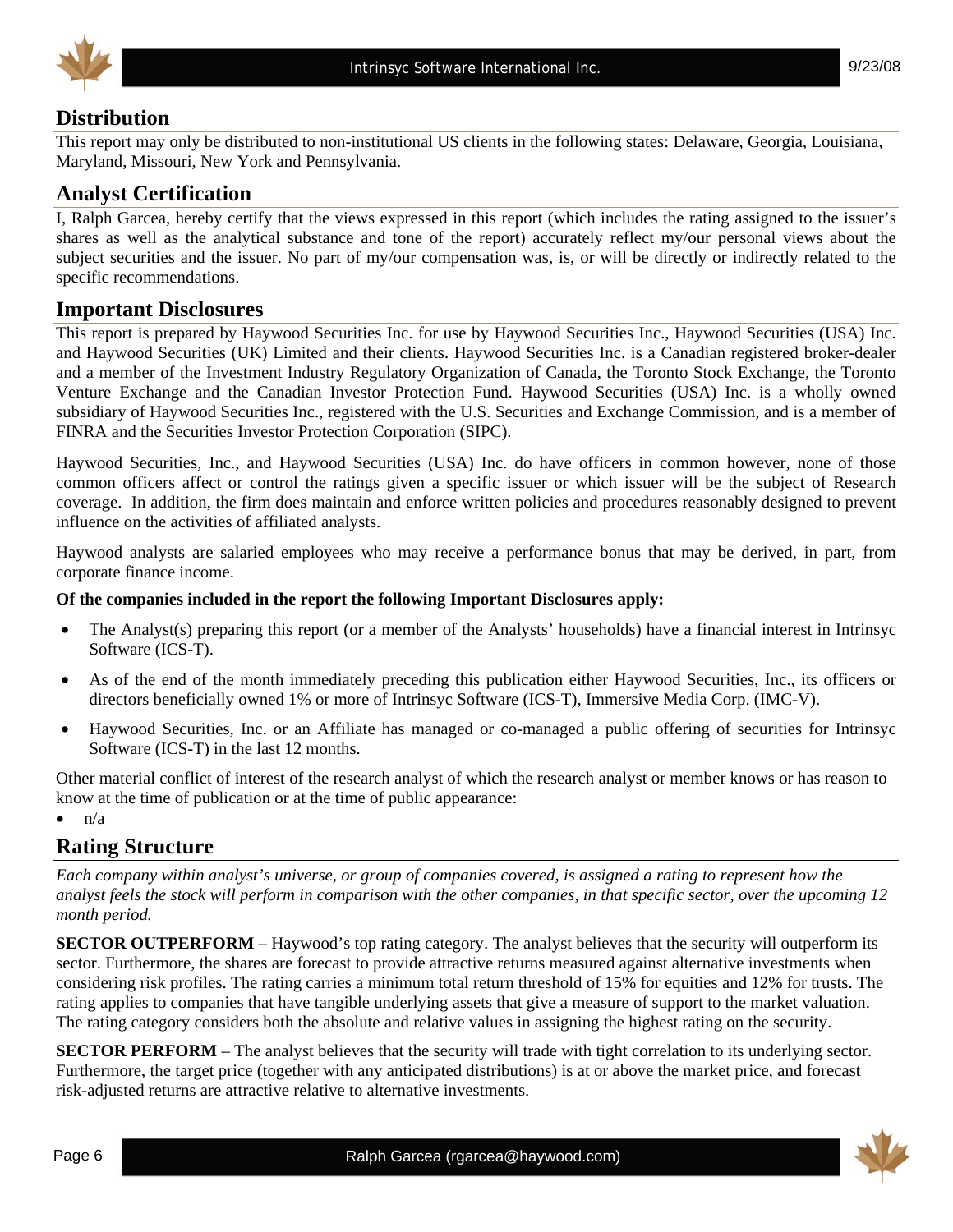



**SECTOR UNDERPERFORM** – Investors are advised to sell the security or hold alternative securities within the sector. Stocks in this category are expected to underperform relative to their sector. The category also represents stocks with unattractive forecast returns relative to alternative investments.

*The above ratings are determined by the analyst at the time of publication. On occasion, total returns may fall outside of the ranges due to market price movements and/or short term volatility. At the discretion of Haywood's Management, these deviations may be permitted after careful consideration* 

# **Other Ratings**

**TENDER –** The analyst is recommending that investors tender to a specific offering for the company's stock.

**RESEARCH COMMENT** – An analyst comment about an issuer event that does not include a rating or recommendation.

**UNDER REVIEW –** Placing a stock Under Review does not revise the current rating or recommendation of the analyst. A stock will be placed Under Review when the relevant company has a significant material event with further information pending or to be announced. An analyst will place a stock Under Review while he/she awaits sufficient information to reevaluation the company's financial situation.

**COVERAGE DROPPED** – Haywood Securities will no longer cover the issuer. Haywood will provide notice to clients whenever coverage of an issuer is discontinued.

*\* Haywood's current rating structure (outlined above) does not correlate to the 3-tiered BUY, HOLD, SELL structure required by FINRA. Our ratings of Sector Outperform, Sector Perform and Sector Underperform most closely correspond to Buy, Hold/Neutral and Sell respectively however, as described above, our assigned ratings take into account the relevant sector.* 



For further information on Haywood Securities' research dissemination policies, please visit: http://www.haywood.com/research\_dissemination.asp

## **Risk Profile Parameters**

**SPECULATIVE:** – Investment for risk accounts only. Companies within this category carry greater financial and/or execution risk. All junior/venture companies that carry great financial and/or liquidity risk will be tagged "SPECULATIVE". A stock indicating a SPECULATIVE risk is determined from sector specific criteria outlined below listed below.

# **Risk Profile Parameters – Technology/Special Situations**

**Forecast Risk:** *High* – Haywood forecasts are below guidance. The Company has a history of missing targets and/or Haywood expects guidance to be lowered. Sales are minimally visible. *Moderate* – Haywood forecasts are generally in line with guidance and sales are moderately visible. The Company has a history of meeting or exceeding guidance. *Low* – Haywood forecasts exceed guidance. The Company has a history of meeting or exceeding guidance and its sales are highly visible.